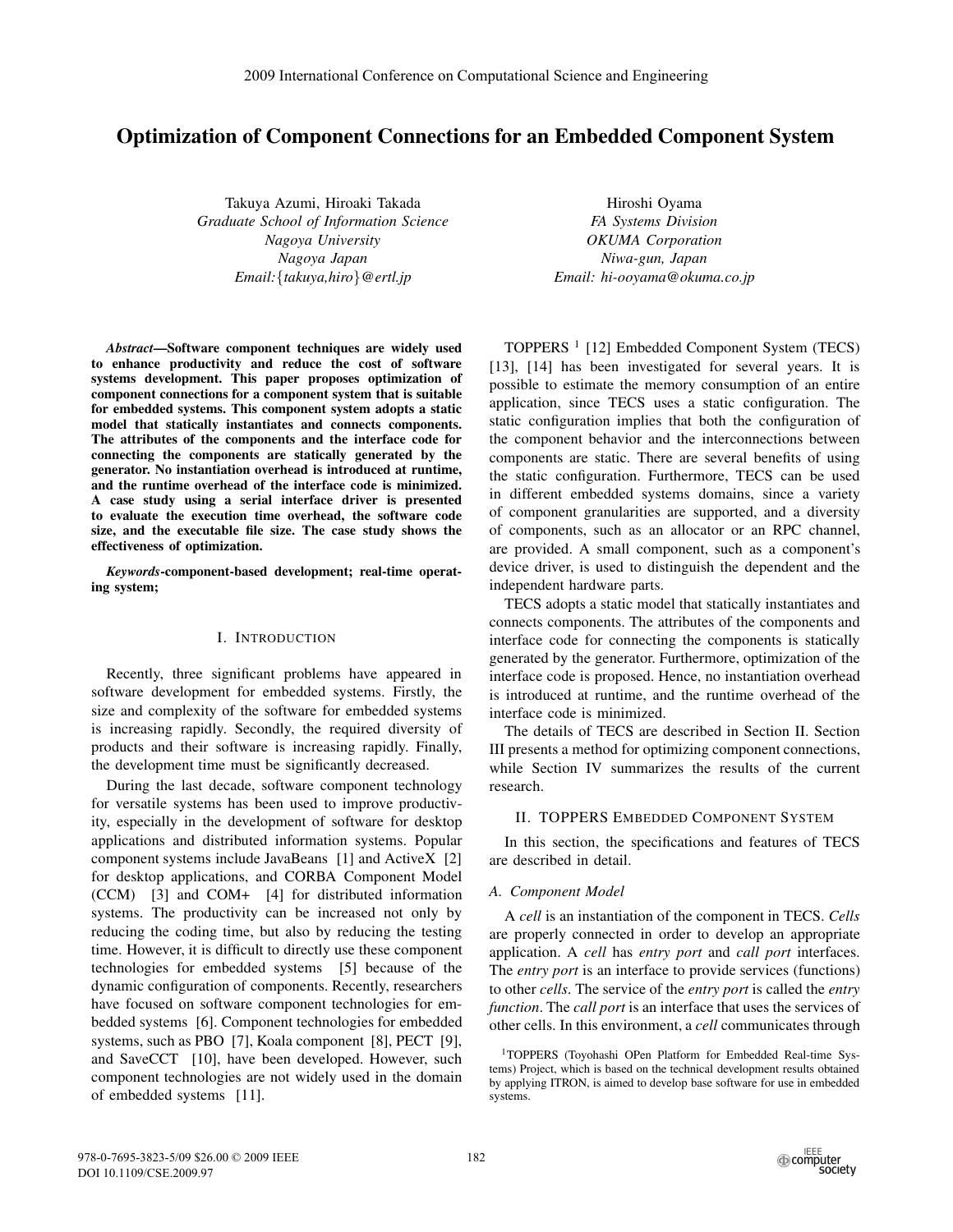

Figure 1. Component Diagram.

these interfaces. The *entry port* and the *call port* have *signatures* (sets of services). A *signature* is the definition of interfaces in a *cell*. Interface abstraction using a *signature* provides control of the dependencies of each cell. The *cell type* is the definition of a *cell*, which is similar to the *Class* of an object-oriented language. A *cell* is an entity of a *cell type*.

Figure 1 shows an example of a serial port. Each rectangle represents a *cell*. The left *cell* is a SerialPort *cell* which is a target-independent part of the serial port, and the right *cell* is an SlOPort *cell* which is a target-dependent part of the serial port. Here, tSerialPort and tSIOPortST15c2550 represent the *cell type* name. Each triangle in the SerialPort or SIOPort *cell* depicts an *entry port*. The connection of the *entry port* in the *cell*s describes a *call port*.

A *call port* can only connect to an *entry port*. Therefore, in order to connect several *entry port*s, a *call port array* is used. An *entry port* can connect to other *call port*s. However, in this case, it is impossible to identify which *call port*s are connected. *Attribute* and *variable* keywords are used to increase the number of different types of *cell*s. For example, a serial communication *cell* has an *attribute* to define the send or receive buffer sizes. Although each *attribute*, such as the buffer size, can not be changed during execution time, each *variable*, such as the file name of a file cell, can be changed. Thus, it is assumed that the *attributes* are automatically mapped to ROM, and that the *variables* are automatically mapped to RAM. A *singleton cell* is a particular type of *cell*, of which there is only one in the system. The *singleton cell* is used to reduce the overhead because the *cell* can be optimized.

### *B. Development Flow*

Figure 2 shows the development flow in TECS. In Section II-C, the *signature*, *cell type*, and *build* description are explained in detail. The *signature* description is used to define a set of function heads of a *cell type*. The *cell type* description is used to define the *entry port*s, *call ports*, *attributes*, and *variables* of a *cell type*. The *build* description is used to declare the *cell*s and create the connections between *cell*s in order to assemble an application. An *interface generator* generates several interface *C-* (.h or .c) and template codes for the comment source from the *signature*, *cell*



Figure 2. Development Flow.

*type*, and *build* descriptions. Developers in this framework are divided into two parts: a component developer and an application developer. The role of the component developer is to define the *signature*s and *cell type*s, as well as write the implementation code (Component Source) of the *cell*s. Generally, a component is provided by the source code. On the other hand, the role of the application developer is to develop an appropriate application by connecting the *cell*s.

### *C. Component Description*

The description of a component in TECS can be divided into three parts: a *signature* description, a *cell type* description, and a *build* description. The *signature* and the *cell type* descriptions are described by component developers. The *build* description is written by the application developers.

*1) Signature Description:* The *signature* description is used to define a set of function heads. Figure 3 represents the *signature* descriptions to define the serial port interface. A *signature* name, such as sSerialPort, follows a *signature* keyword to define the *signature*. The initial part of the *signature* name ("s") represents the *signature*. A set of function heads is enumerated in the body of this keyword.

A detailed explanation of the interface description is given below.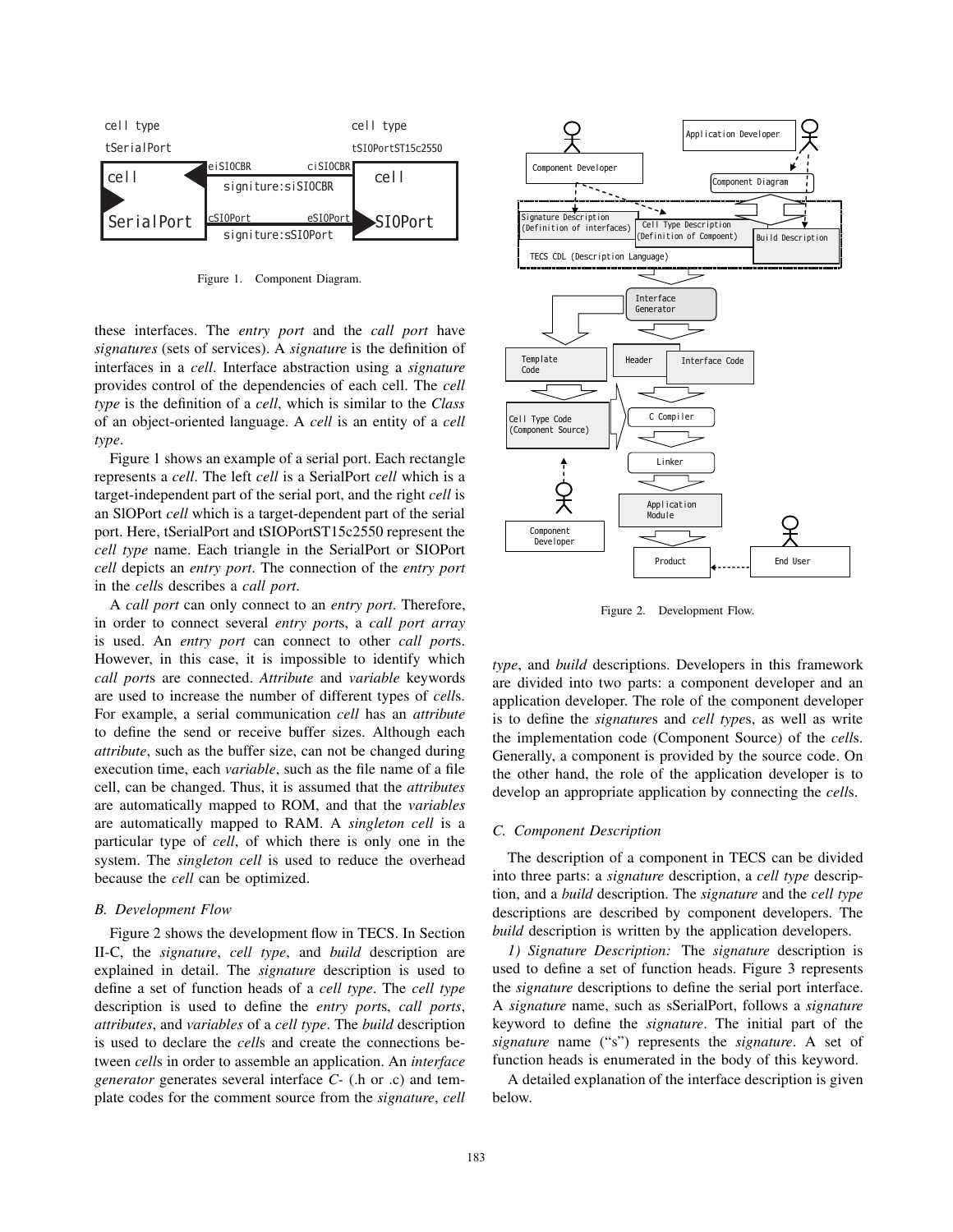| 1 //to use dependent part               |  |
|-----------------------------------------|--|
| 2 signature sSIOPort {                  |  |
| 3<br>void open(void);                   |  |
| 4 void close(void);                     |  |
| 5 bool_t putChar([in] char_t c);        |  |
| $6$ int_t qetChar(void);                |  |
| 7 void enableCBR([in] uint_t cbrtn);    |  |
| 8 void disableCBR([in] uint_t cbrtn);   |  |
| $9$ };                                  |  |
| 10 //call back                          |  |
| 11 signature siSIOCBR {                 |  |
| 12 void readySend(void);                |  |
| 13 void readyReceive(void);             |  |
| $14$ };                                 |  |
| 15 //to use serial port for application |  |
| 16 signature sSerialPort{               |  |
| 17 ER open(void);                       |  |
| 18 ER close (void);                     |  |
| 19 ER_UINT read([out, size_is(len)]     |  |
| char_t *buf, [in] uint_t len);          |  |
| 20 ER_UINT write([in, size_is(len)]     |  |
| char_t *buf, [in] uint_t len);          |  |
| $21 \}$                                 |  |

Figure 3. Signature Description of Serial Port.

- *•* Input or Output: The *in*, *out*, and *inout* keywords are used to distinguish whether a parameter is an input or/and an output. These keywords are understandable when a parameter is a pointer. It is important to use these keywords with respect to memory allocation in a distributive framework.
- *•* Pointer: A pointer indicates an array or a value in TECS. In this case, the *buf* parameter represents an array (Lines 19-20 in Figure 3).
- *•* Array Size: It is necessary to describe the size of an array by using the *size is* keyword in TECS (Lines 19- 20 in Figure 3).

*2) Cell Type Description:* The *cell type* description is used to define the *entry port*s, *call port*s, *attribute*s, and *variable*s of a *cell type*. Figure 4 and 5 describe the *cell type* description used to define components for the serial port. A *cell type* can have *entry port*s, *call port*s, *attribute*s, and *variable*s. A *cell type* name, such as tSerialPort, follows a *celltype* keyword to define *cell type*. The initial part of a *cell type* name ("t") represents the *cell type*. To declare an *entry port*, an *entry* keyword is used. Two words follow the *entry* keyword: a *signature* name, such as sSIOPort, and an *entry port* name, such as eSIOPort. The initial part of the *entry port* name ("e") represents an *entry port*. Likewise, to declare a *call port*, a *call* keyword is used. The initial part of the *call port* name ("c") represents a *call port*.

The *attr* and *var* keywords that are used to increase the number of different *cell*s are attached to the *cell type* and are initialized when each *cell* is created. For example, a serial port *cell* has an attribute to define the buffer size. The set of *attribute*s or *variable*s is enumerated in the body of these

```
1 //cell type definition of
     independent part
 2 celltype tSerialPort{
     //entry port for application
 4 entry sSerialPort eSerialPort;
 5 //entry port for dependent part
 6 entry siSIOCBR eiSIOCBR;
 7 //call port to use dependent part
 8 call sSIOPort cSIOPort;
 9
10 attr{
      //receive buffer size
12 uint_t rcv_bufsz = 128;<br>13 //send buffer size
13 //send buffer size<br>14 uint t snd bufs
      uint t snd bufsz = 128;
15 };
16 var{
      //receive buffer
18 [size_is(rcv_bufsz)]
               char_t *rcv_buffer;
19 //send buffer<br>20 [size is(snd
      [size_is(snd_bufsz)]
               char_t *snd_buffer;
21 };
22 };
```
Figure 4. Cell Type Description of Independent Part.

```
1 //cell type definition of dependent part
 2 celltype tSIOPortST16c{
     //entry port to provide
 4 entry sSIOPort eSIOPort;
 5 //call port for call back
 6 call siSIOCBR ciSIOCBR;<br>7 attr{
 7 attr{
 8 /* definition of attributes */<br>9 }:
9 };
10 var{
11 /* definition of variables */<br>12 }:12 };
13 };
```
Figure 5. Cell Type Description of Dependent Part.

keywords. These keywords can be omitted when a *cell type* does not have an *attribute* and/or a *variable*.

*3) Build Description:* The build description is used to declare *cell*s and to connect between *cell*s for creating an application. Figure 6 shows a build description to instantiate and connect the *cell*s. To declare a *cell*, the *cell* keyword is used. Two words follow the *cell* keyword: a *cell type* name, such as tSerialPort, and an *cell* name, such as SerialPort (Lines 2-7 in Figure 6). In this case, eSIOPort (*entry port* name) of SIOPort (*cell* name) connected to cSIOlPort (*call port* name) of SerialPort (*cell* name). The *signatures* of the *call port* and the *entry port* must be the same in order to connect the *cell*s.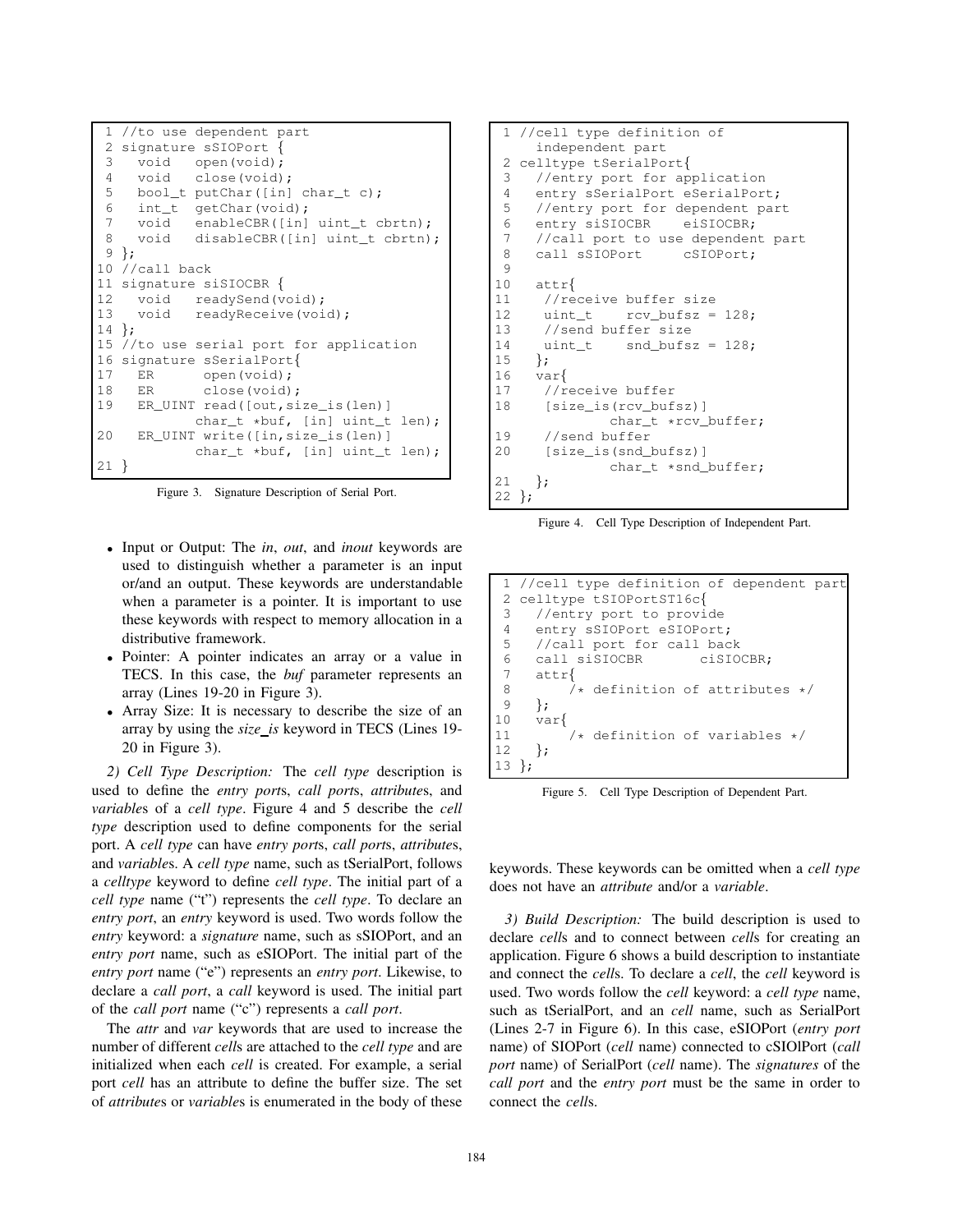

Figure 7. Component Connection Structure.



Figure 6. Build Description.

### III. COMPONENT CONNECTION OPTIMIZATION

#### *A. Component Connection Structure*

Figure 7 shows the component connection structure. In this case, the structure represents the SerialPort *cell* (lefthand side) that calls the open function of the SIOPort *cell* (right-hand side). The numbers in Figure 7 describe the order of the calling procedure.

The developers only implement the *entry port function*. The other parts, *entry port descriptor*, *entry port skeleton* function table, and *entry port skeleton*, are generated by the interface generator.

The words in Figrue 7 are explained below.

*• Cell* initialized block

A *cell* initialized block (*cell* INIB) is a data structure that has the *call port*s and the *attribute*s of each *cell*. The *call port* stores the pointer of *entry port descriptor*s. The data of the *Cell* initialize block are

```
1 typedef const struct tag_tSerialPort_INIB{
2 /* attributes */<br>3 uint t r
        uint_t rcv_bufsz;<br>uint_t snd_bufsz;
4 uint_t snd_bufsz;<br>5 /* call port */
5 /* call port */<br>6 \tSerialPort INIR:
  6 }tSerialPort_INIB;
```
Figure 8. Structure of *cell* INIB for tSerialPort.

```
1 typedef struct tag_tSerialPort_CB{
2 /* variables */<br>3 char t*
3 char_t* rcv_buffer;<br>4 char_t* snd_buffer;
4 char_t* snd_buffer;<br>5 /* pointer to cell INIB */
5 /* pointer to cell INIB */<br>6 tSerialPort_INIB *_inib;
6 tSerialPort_INIB \star_inib;<br>7 \tSerialPort CB:
  7 }tSerialPort_CB;
```
Figure 9. Structure of *cell* CB for tSerialPort.

mapped to ROM.

Figure 8 represents the structure of a *cell* INIB for tSerialPort. The structure is defined based on the *cell type* description for each *cell type*. The structure has *attribute*s (Lines 3-4). In case of a *call port*, the structure stores the pointer that connects with the pointer of the *entry port descriptor*s (Line 5).

*• Cell* control block

A *cell* Control Block (*cell* CB) is a data structure that stores the pointer of the *cell* INIB and the *variable*s of each *cell*. The data of the *cell* CB are mapped to RAM. The arrays shown in Figure10 are allocated by the interface generator. Figure 11 represents the initialization of *cell* CB for SerialPort The structure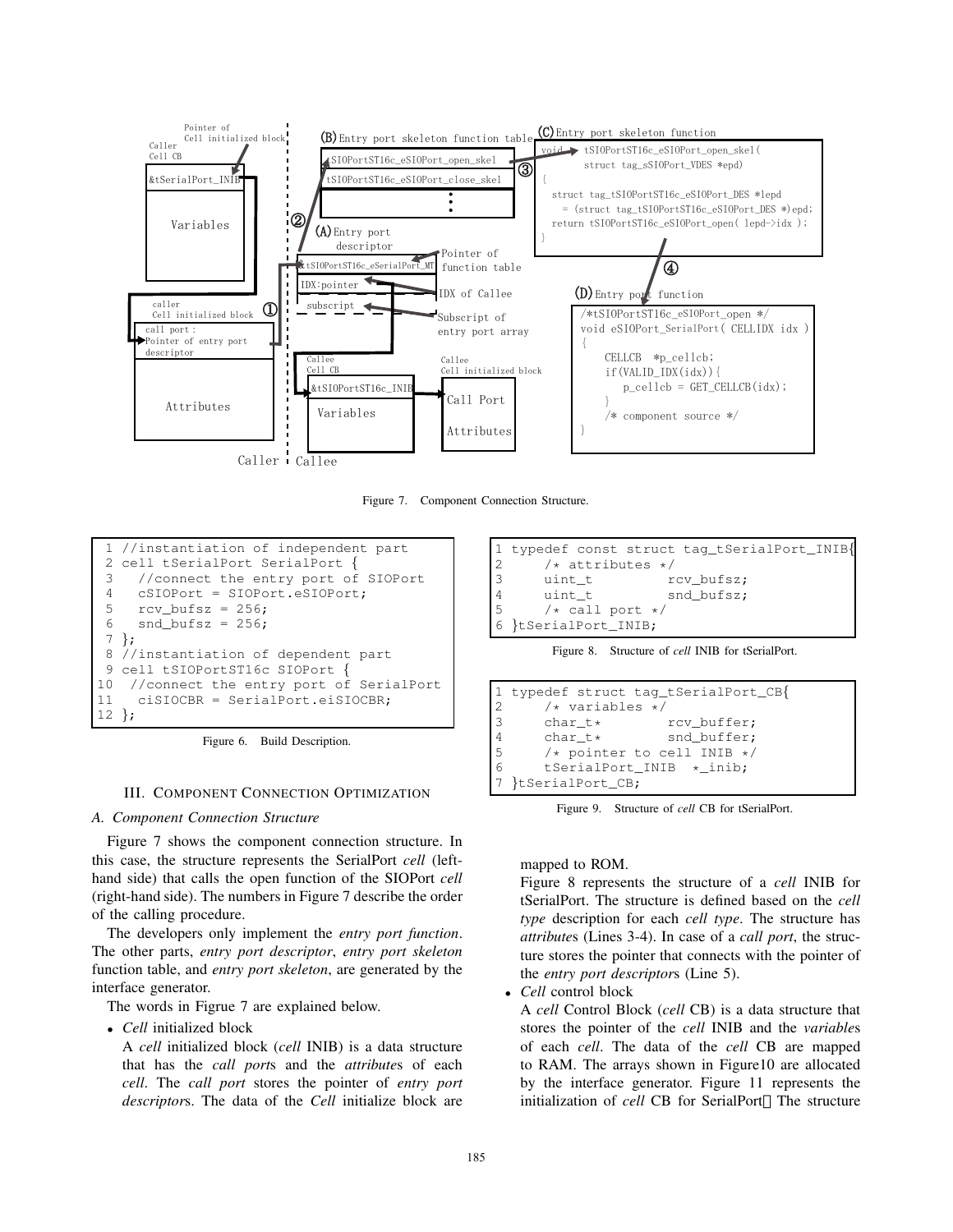|  | 1 /* statically allocated buffers $*/$       |  |
|--|----------------------------------------------|--|
|  | 2 char_t SerialPort_CB_rcv_buffer_INIT[256]; |  |
|  | 3 char_t SerialPort_CB_snd_buffer_INIT[256]; |  |

Figure 10. Static Allocation of Variable.

```
1 struct tag_tSerialPort_CB
                  tSerialPort_CB_tab[]={
 2 {
 3 /* variable */<br>4 /* receive buf
 4 /* receive buffer rcv_buffer */<br>5 SerialPort_CB_rcv_buffer_INIT,
       5 SerialPort_CB_rcv_buffer_INIT,
 6 /* send buffer snd_buffer */
       7 SerialPort_CB_snd_buffer_INIT,
 8 /* pointer to cell INIB */<br>9 \&tSerialPort INIB tab[0]
       9 &tSerialPort_INIB_tab[0]
10 }
11 };
```
Figure 11. Initialization of *cell* CB for SerialPort.

stores the pointer of the buffers allocated in Figure 11 (Lines 5-7) and the pointer of the *cell* INIB (Line 9).

*•* IDX

IDX is an identifier to obtain the *cell* CB. There are two types of IDX: a subscript to the array-managed *cell* CB, and the pointer to the *cell* CB. Figure 7 shows an example where IDX is a pointer.

*• Entry port descriptor*

An *entry port descriptor* (Figure 7(A)) is a structure that has *entry port*s and the *cell* information, such as a pointer to the *entry port skeleton* function table, IDX, and a subscript to the *entry array*.

*• Entry port skeleton* function table An *entry port skeleton* function table (Figure 7(B)) is a function table that has a set of function pointers to the *entry port skeleton*.

*• Entry port skeleton* An *entry port skeleton* (Figure 7(C)) is a function for calling an *entry port function* that has the caller *cell* information, such as IDX and the subscript to the *entry array*.

- *• Entry port function* An *entry port function* (Figure 7(D)) is a function for providing the functionality of the *cell*s. An *entry port function* is based on template code generated by the interface generator.
- *B. Connection Optimization*

The *call port* and *entry port* of the *cell*s can be optimized when certain conditions are met.

*1) Optimization of a call port:* There are four types of optimization for *call port*s that reduce the execution time.

- 1. Omission of the *entry port skeleton* function
	- The *entry port* function is directly called without passing through the *entry port skeleton* function if and only if the number of parameters of the *entry port*

functions connected to a *call port* is constant. The number of parameters depends on whether a *cell type* is singleton or not, and whether an *entry port* is an *entry port* array or not.

2. Omission of function table

The *entry port* function is directly called without referring to the *entry port skeleton* function table if and only if each *call port* of all the *cell*s is connected to the *cell*s that are instantiated by a *cell type*.

3. Omission of the *entry port descriptor*

The *cell* CB of a calling *cell* is mapped to the *cell* INIB of the caller's *cell* if and only if the *call port* optimization 2 and the *entry port* connected to a *call port* are not the *entry port* array.

4. Single *cell*

The *call port* of a caller *cell* directly includes the *cell* CB and *cell* INIB of the caller cell if and only if the *call port* optimization 3 and all the *call ports* of all the *cells* that are instantiated by a *cell type* are connected to a *cell*.

*2) Optimizations of entry port:* There three types of optimization for *entry port*s that reduce memory consumption.

1. Deletion of the *entry port skeleton* function

An *entry port skeleton* function can be deleted if and only if there are no references to an *entry port skeleton* function when the *call port* optimization 1 is applied to the *call port*.

2. Deletion function table

An *entry port skeleton* function table can be deleted if and only if there are no references to a function table when the *call port* optimization 2 is applied to the *call port*.

3. Deletion of the *entry port descriptor*

An *entry port descriptor* can be deleted if and only if there are no references to an *entry port descriptor* when the *call port* optimization 3 is applied to the *call port*.

## *C. Improving Call Port Optimization*

The optimization of the *call port* can be improved when the composition of the *cell*s are known using Figure 12 as an example. In this example, the optimization of the *call port* of *cell*s (A1 or A2) instantiated by the same *cell type* tA is described. The numbers in Figure 12 represent the *call port* optimization number from Section III-B1.

In case (A), it is not possible to adapt to the omission of the function table optimization because the connected *cell types* of cell A1 and A2 are different (tC or tD). Furthermore, the number of parameters in the entry functions is different because tB is not a *singleton cell type* and tC is a *singleton cell type*. Therefore, this case cannot be optimized.

In case (B), it is also not possible to adapt to the omission of the function table optimization. It is possible to adapt the omission of the *entry port skeleton* function optimization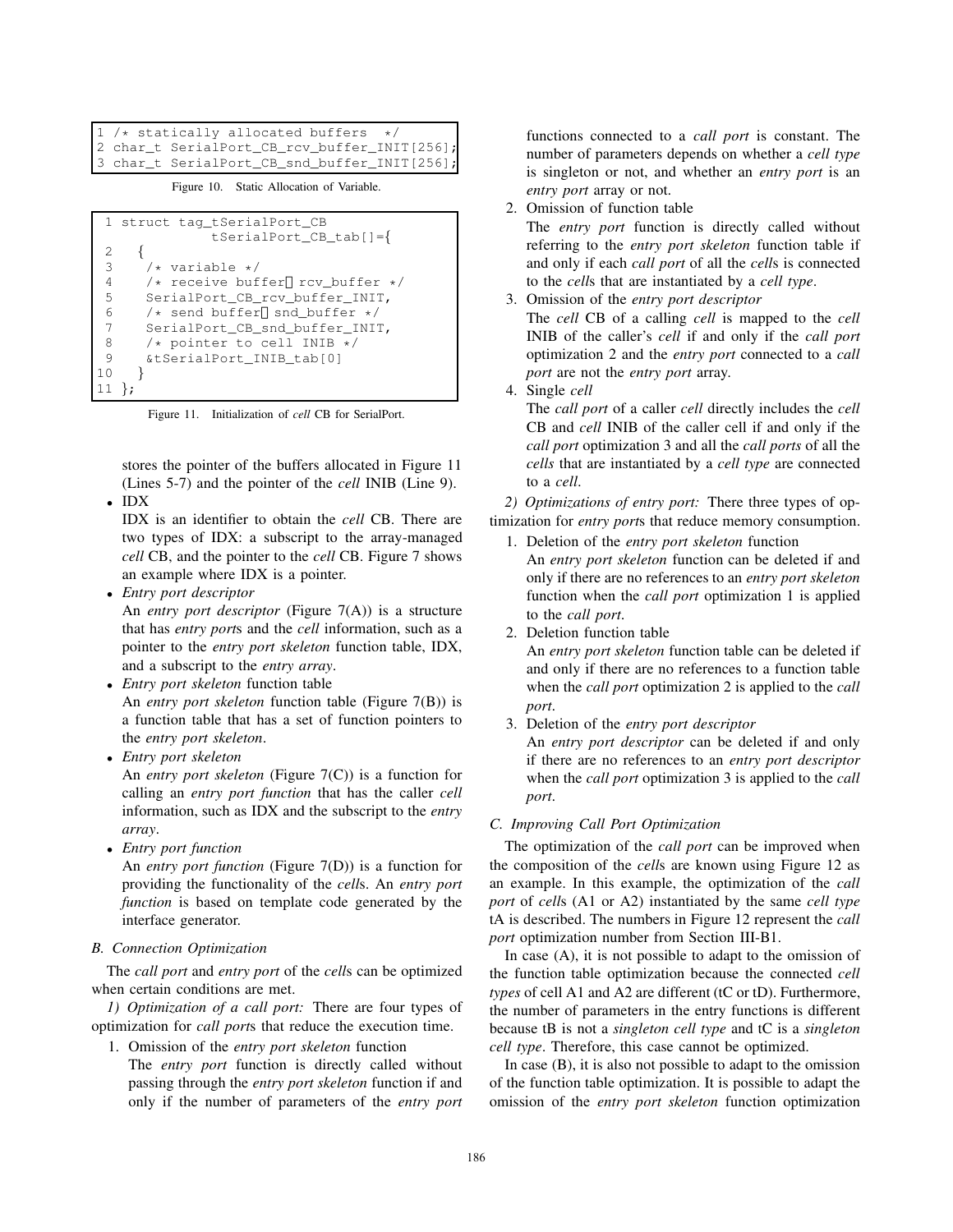

Figure 12. Examples of *Call Port* Optimization

because the *cell type* connected to the A1 or A2 *cell* is not a *singleton* nor an *entry array*. In cases (C-F), it is possible to adapt to the omission of the *entry port skeleton* function operation.

In case (C), it is possible to adapt to the omission of the *entry port skeleton* function optimization because the *cell type* connected to A1 or A2 *cell* is the same *cell type* (tE). It is not possible to adapt to the omission of the *entry port descriptor* optimization, because the *entry port*s connected to A1 and A2 *cell* are *entry port array*s.

In case (D), it is possible to adapt to the omission of the *entry port skeleton* function optimization because the *cell type* connected to A1 or A2 *cell* is the same *cell type* (tB). As well, it is possible to adapt to the omission of the *entry port descriptor* optimization, because the *entry port*s connected to A1 and A2 *cell*s are not an *entry port array*. It is not possible to adapt the single *cell* optimization because the *cell*s connected to A1 and A2 *cell*s are different (B1 or B2).

In case (E), it is possible to adapt to all the optimizations because the *cell* connected to A1 or A2 *cell* is the same *cell* (B1).

In case (F), it is also possible to adapt to all the optimizations because the *cell* installed by the tA *cell type* is only A1.

As mentioned in Section III-B2, optimization for the *entry port*s is adapted if and only if there are no references to the information when the *call port* optimization implements the *call port*.

Table I EXPERIMENTAL PLATFORMS.

| Processor       | SH3(SH7727) |
|-----------------|-------------|
| <b>Board</b>    | MS7727CP02  |
| Clock           | 96MHz       |
| Compiler        | $\gcd(3.3)$ |
| Compiler Option | -02         |

Table II OVERHEAD OF FUNCTION CALLS.

| The number of character         |              | 1character 5characters |
|---------------------------------|--------------|------------------------|
| Non component                   | $29.15\mu s$ | $63.67\mu s$           |
| Component without optimizations | $31.27\mu s$ | $69.16\mu s$           |
| Component with optimizations    | $29.16\mu s$ | $64.18\mu s$           |

### *D. Experimental Results*

This subsection presents a set of experimental results obtained by comparing a non-component program with a component program in order to demonstrate the function call overhead and the effectiveness of optimization. Table I depicts the experimental platforms.

Three different measurements of the function calls are performed: non-component program, component program without optimization, and component program with optimization. The serial driver of TOPPERS/ASP which is a real-time operating system is used as a non-component program. In the non-component case, the glue code between the dependent and non dependent parts is hand-coded.

All the optimizations described in Section III-B1 are adapted to the *call port*. The measurement range of execution is from the point where an application calls the send function of the serial driver to the point where the procedure returns to the caller application.

Table II shows the calling overhead results. Function call overhead is evaluated in two cases where the number of characters is one or five. The numbers in Table II are the average execution times for 10,000 iterations. Component programs with optimization were approximately 2 *µ*s faster for the one-character case and  $5 \mu s$  faster for the fivecharacter case compared with the component program without optimization. Furthermore, the overhead of a component program with optimization is less than 1 *µ*s compared to the non-component program. These results imply that the execution time overhead for the component program with optimizations is relatively small, which indicates that the appropriate interface code has been generated by the interface generator.

Next, the line numbers of the source code written by a developer are compared. The values in Table III represent the independent part, the dependent part, the glue code (glue), the component description (CD), and the total number of lines of code. Comments and empty lines are not measured.